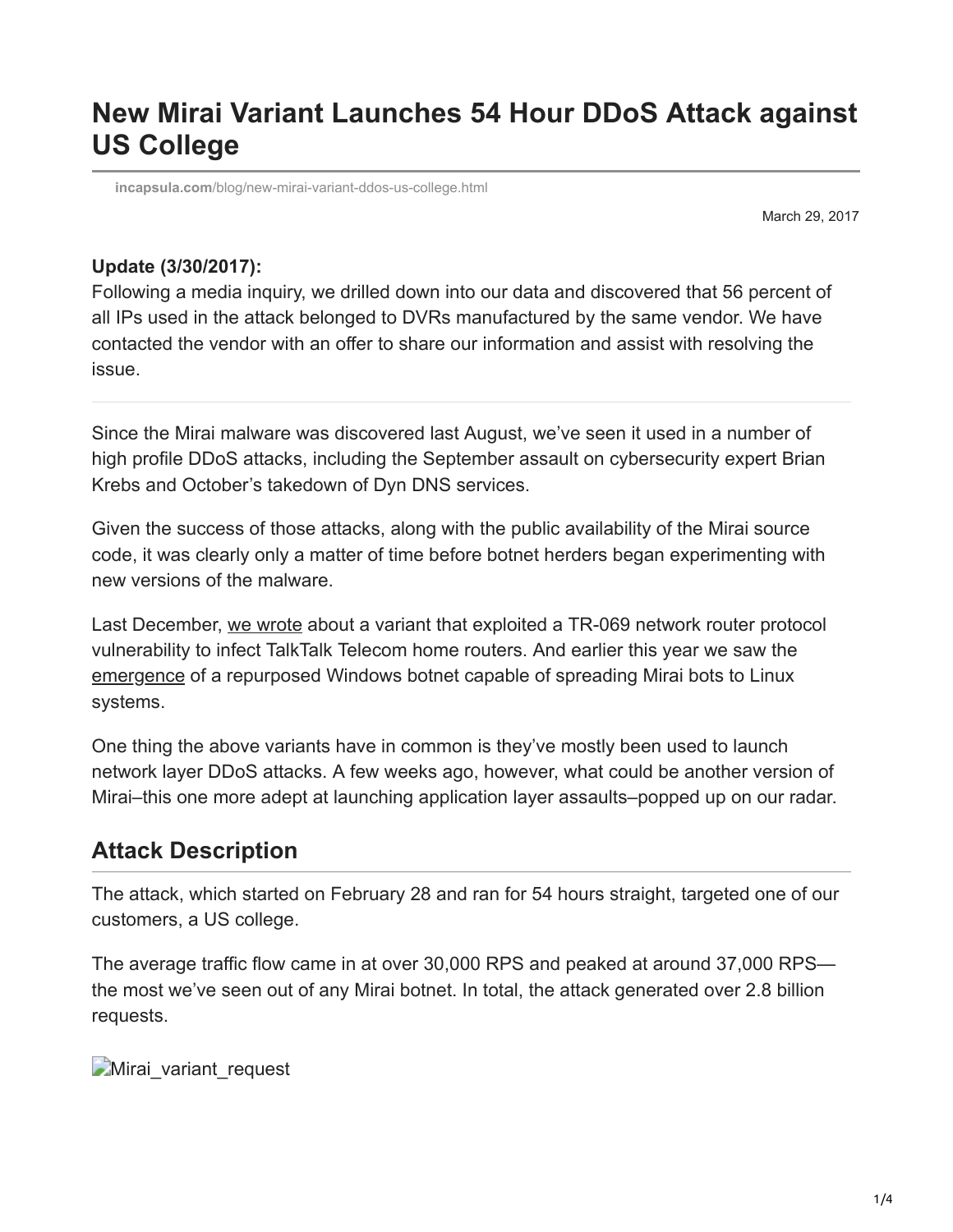Based on a number of signature factors, including header order, header values and traffic sources, our client classification system immediately identified that the attack emerged from a Mirai-powered botnet.

Our research showed that the pool of attacking devices included those commonly used by Mirai, including CCTV cameras, DVRs and routers. While we don't know for sure, open telnet (23) ports and TR-069 (7547) ports on these devices might indicate that they were exploited by known vulnerabilities.

We also noticed that the DDoS bots used in the attack were hiding behind different useragents than the five hardcoded in the [default Mirai version.](https://www.imperva.com/blog/malware-analysis-mirai-ddos-botnet/) This–and the size of the attack itself–led us to believe that we might be dealing with a new variant, which was modified to launch more elaborate application layer attacks.

Overall, in the course of the attack, we spotted the following 30 user-agent variants: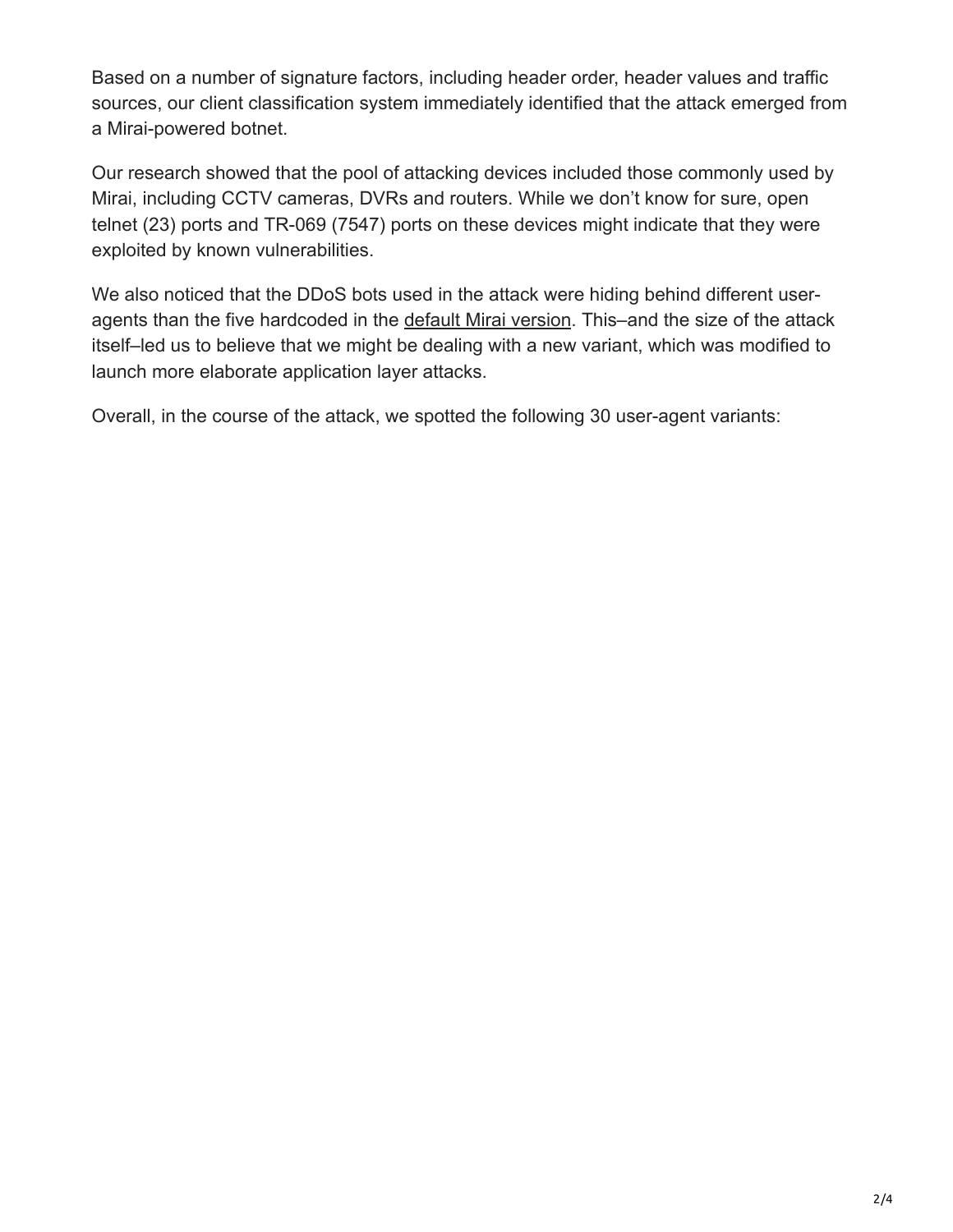Mozilla/5.0 (Windows NT 6.0; rv:13.0) Gecko/20100101 Firefox/13.0.1 Mozilla/4.0 (compatible; MSIE 7.0; Windows NT 5.1; Trident/4.0; .NET CLR 1.1.4322) Mozilla/5.0 (X11; Ubuntu; Linux x86\_64; rv:13.0) Gecko/20100101 Firefox/13.0.1 Mozilla/5.0 (Windows NT 6.1; rv:12.0) Gecko/20100101 Firefox/12.0 Mozilla/5.0 (Windows NT 5.1) AppleWebKit/536.11 (KHTML, like Gecko) Chrome/20.0.1132.47 Safari/536.11 Mozilla/4.0 (compatible; MSIE 6.0; Windows NT 5.1; SV1) Mozilla/5.0 (Macintosh; Intel Mac OS X 10\_6\_8) AppleWebKit/536.5 (KHTML, like Gecko) Chrome/19.0.1084.56 Safari/536.5 Mozilla/5.0 (Macintosh; Intel Mac OS X 10\_7\_4) AppleWebKit/534.57.2 (KHTML, like Gecko) Version/5.1.7 Safari/534.57.2 Mozilla/5.0 (compatible; MSIE 9.0; Windows NT 6.1; WOW64; Trident/5.0) Mozilla/5.0 (Macintosh; Intel Mac OS X 10\_6\_8) AppleWebKit/534.57.2 (KHTML, like Gecko) Version/5.1.7 Safari/534.57.2 Mozilla/5.0 (Windows NT 6.1; WOW64) AppleWebKit/535.1 (KHTML, like Gecko) Chrome/13.0.782.112 Safari/535.1 Mozilla/5.0 (Windows NT 6.1) AppleWebKit/536.5 (KHTML, like Gecko) Chrome/19.0.1084.56 Safari/536.5 Mozilla/4.0 (compatible; MSIE 7.0; Windows NT 5.1; SV1; .NET CLR 2.0.50727) Mozilla/5.0 (Windows NT 6.1; WOW64) AppleWebKit/536.11 (KHTML, like Gecko) Chrome/20.0.1132.57 Safari/536.11 Mozilla/5.0 (Macintosh; Intel Mac OS X 10.6; rv:13.0) Gecko/20100101 Firefox/13.0.1 Mozilla/5.0 (Windows NT 6.1; rv:5.0) Gecko/20100101 Firefox/5.02 Mozilla/5.0 (Windows NT 6.1) AppleWebKit/536.11 (KHTML, like Gecko) Chrome/20.0.1132.47 Safari/536.11 Mozilla/4.0 (compatible; MSIE 7.0; Windows NT 5.1; Trident/4.0; .NET CLR 2.0.50727; .NET CLR 3.0.4506.2152; .NET CLR 3.5.30729) Mozilla/4.0 (compatible; MSIE 6.0; Windows NT 5.1) Mozilla/5.0 (Linux; U; Android 2.2; fr-fr; Desire\_A8181 Build/FRF91) App3leWebKit/53.1 (KHTML, like Gecko) Version/4.0 Mobile Safari/533.1 Mozilla/5.0 (Macintosh; Intel Mac OS X 10\_7\_4) AppleWebKit/534.57.5 (KHTML, like Gecko) Version/5.1.7 Safari/534.57.4 Mozilla/5.0 (Windows NT 6.1; WOW64; rv:13.0) Gecko/20100101 Firefox/13.0.1 Mozilla/5.0 (iPhone; CPU iPhone OS 5 1 1 like Mac OS X) AppleWebKit/534.46 (KHTML, like Gecko) Version/5.1 Mobile/9B206 Safari/7534.48.3 Mozilla/5.0 (Windows; U; Windows NT 5.1; en-US; rv:1.9.2) Gecko/20100115 Firefox/3.6 Mozilla/5.0 (Windows NT 6.1; WOW64) AppleWebKit/536.5 (KHTML, like Gecko) Chrome/19.0.1084.56 Safari/536.5 Mozilla/5.0 (Windows NT 6.1; WOW64; rv:12.0) Gecko/20100101 Firefox/12.0 Mozilla/4.0 (compatible; MSIE 6.0; Windows NT 5.1; SV1; MRA 5.8 (build 4157); .NET CLR 2.0.50727; AskTbPTV/5.11.3.15590)

We also saw attack traffic originating from 9,793 IPs worldwide:

*mirai* variant map

Out of these, over 70 percent are located in following ten countries:

Country % of botnet IPs

United States 18.4%